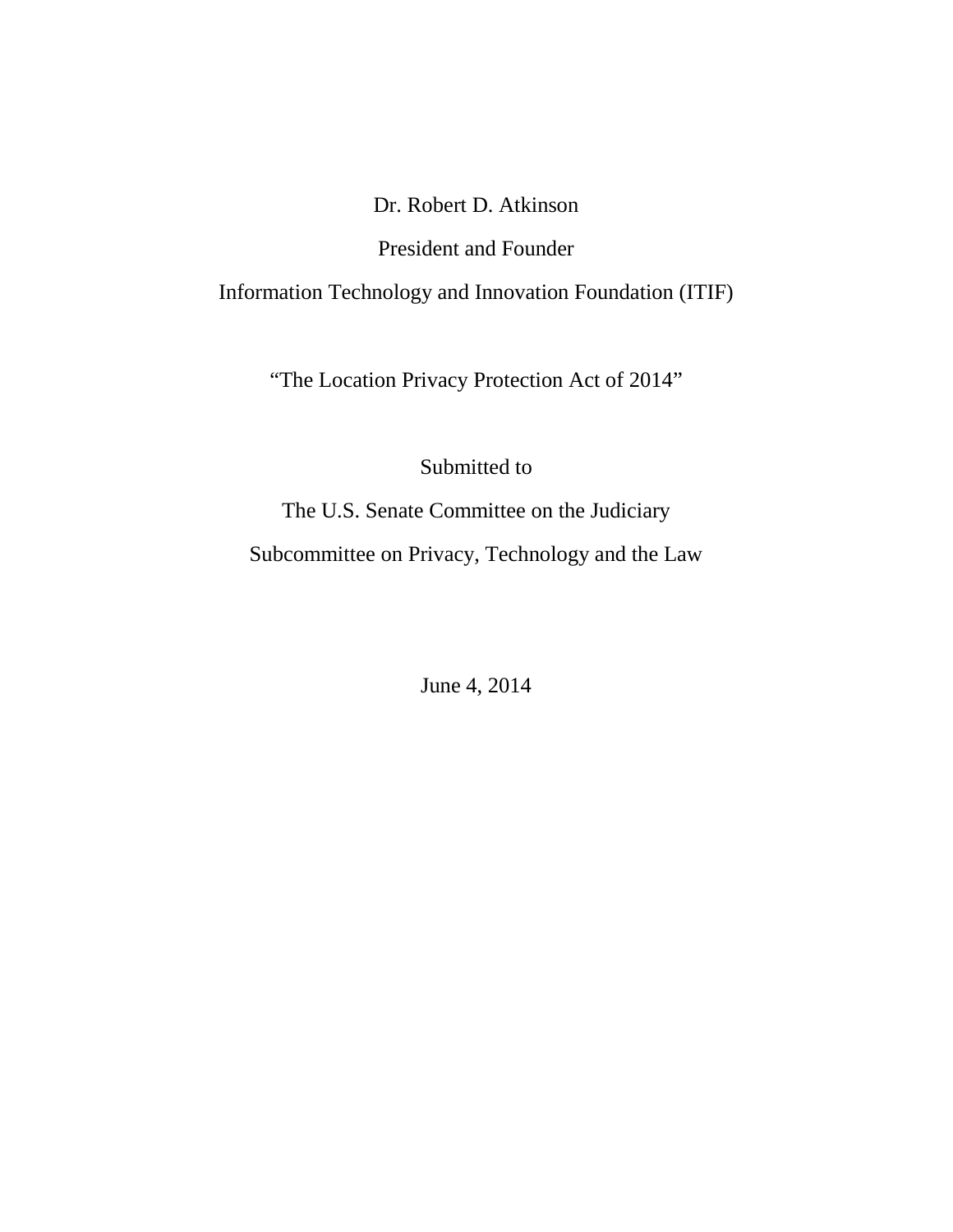Chairman Franken, Ranking Member Flake, and members of the Committee, I appreciate the opportunity to submit testimony regarding the Location Privacy Protection Act of 2014. I am the President of the Information Technology and Innovation Foundation (ITIF). ITIF is a nonpartisan think tank whose mission is to formulate and promote public policies to advance technological innovation and productivity.

The proposed legislation addresses two very distinct and unrelated issues relating to the use of geo-location data: 1) the collection and use of personal geo-location data by third-parties, and 2) the collection and use of personal geo-location data by individuals, especially in situations that might perpetuate domestic violence, stalking, and harassment. Since these issues are unrelated I will address each separately.

## **Limiting the Collection and Use of Geo-Location Data by Third Parties Would Unnecessarily Stifle Innovation**

The last few years have seen tremendous growth in innovation around location-based services driven by the availability of low-cost mobile devices and ubiquitous wireless connectivity. Location-based services use data about the location of a user's electronic device to deliver personalized applications and services, such as location-based social networking, entertainment, personal fitness, dating, advertising, and search, among many others. These location-based services may use a variety of techniques, including GPS and triangulation from cell towers or Wi-Fi networks, to determine an individual device's location. In addition, other techniques such as using IP addresses or user-submitted information may be used to identify a less-precise estimate of a device's location. The proposed legislation addresses the use of geo-location data that is sufficient to identify the street and city where the device is located.

First, given the rapidly developing nature of the market for location-based services it would be premature to pursue legislative changes to create a new set of rules to govern the technology. While there has been substantial change in the market for location-based services in the past few years, another wave of location-based services are likely to emerge in the coming years as a result of multiple technology trends, including the growth in adoption of in-car navigation and "infotainment" systems; connected devices making up the "Internet of Things"; and facial recognition systems. Dynamic technologies that are quickly evolving in response to changes in technological capabilities, consumer demands, and cultural norms do not lend themselves to the slower-moving regulatory process of Congress and federal agencies. A better approach is to rely on industry-led self-regulatory efforts which can more rapidly address potential consumer concerns while also being responsive to changes in technology and the private sector. [1](#page-6-0) Government oversight and enforcement by agencies such as the Federal Trade Commission (FTC) supplements these efforts to ensure their effectiveness and accountability.

Self-regulation is already used in areas such as online advertising to govern how geo-location data may be used and shared with third parties. For example, the Digital Advertising Alliance's Self-Regulatory Principles has strong transparency requirements stating that mobile apps must give "clear, meaningful, and prominent" notice if transferring geo-location data to third-parties.<sup>[2](#page-6-1)</sup> Other industry-led efforts have also been effective at addressing many of the most common concerns about the most common uses of geo-location data. For example, the two major mobile device operation systems—iOS and Android—allow users to see whether an app uses geo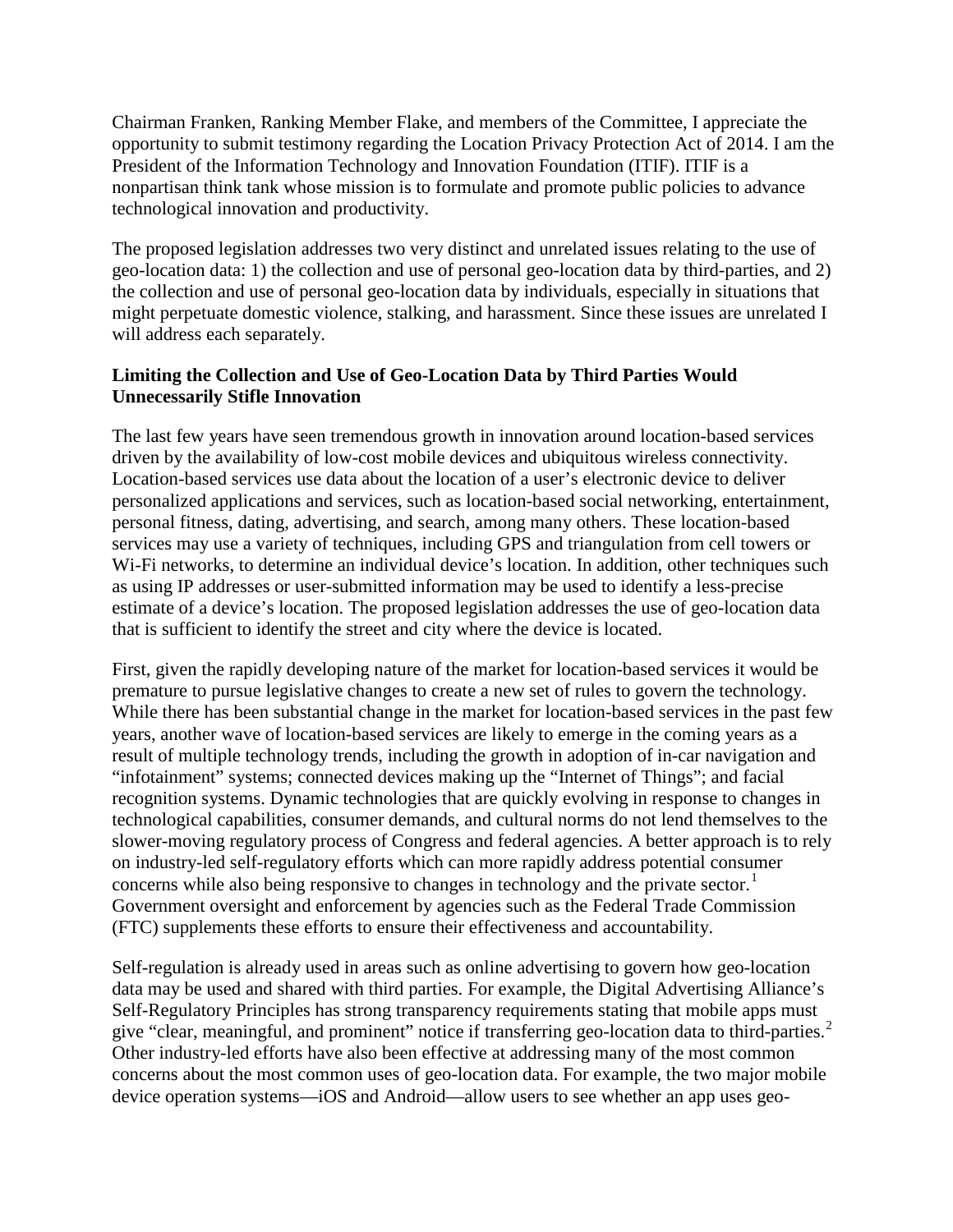location data both before downloading an app and after installing it. In addition, users can disable location services completely for their devices and for each individual app on their device. These types of settings allow users who are concerned about the privacy of their location data to make informed choices about whether it is disclosed.

Codifying current practices in legislation limits the ability to introduce future innovation, including new business models and new technologies. For example, while it is fairly straightforward for mobile apps to provide notifications to users on mobile devices via their touchscreens, not all connected devices in the future will have these types of interfaces. The coming years will likely see a rapid development in connected devices that will make up the Internet of Things, including connected vehicles and wearable computing, and many of these will use geo-location data. It is not obvious how developers of a product like "smart" shoes that collect geo-location information would comply with the notification and consent requirements in the proposed legislation. (Such "devices" could be covered under the legislation since they are "commonly carried by or on the person of an individual".) While these types of devices are less common today, this may not always be the case, and legislation should not preempt these types of products at such an early stage in their development.

Moreover, while notification and consent to use geo-location data is appropriate for mobile apps today, it may not be so for other types of platforms in the future. For example, the use of geolocation information may be so integral to the purpose and functioning of a particular device that mandatory disclosures and consent requirements would be superfluous. The success of products and services often depends, in part, on how easy they are to use. Consumers expect products and services to just work immediately "out of the box." As norms change, many consumers will likely come to expect apps to deliver personalized content based on a variety of information, including their location. Unnecessary alerts, consent requirements, and disclosures make it more difficult to enroll new customers and create a "speed bump" for innovation.

Second, there is little evidence of any actual harms arising from the commercial use of geolocation data. Much of the concern expressed to date by privacy advocates stems from speculative harms, not actual ones. In fact, companies collecting and using the data have strong incentives to not harm consumers, either directly or indirectly, since doing so would badly damage both their reputations and commercial prospects. This is not to say that some companies have not made some mistakes as they seek to innovate, but there is no evidence that these mistakes are either purposeful or a result of negligence. Rather, they reflect that fact that innovation, especially in new spaces like location-based services, is complex and often difficult.

Third, the proposed legislation could discourage many innovators from bringing location-based products and services to the market. The legislation would create a private right of action and allow fines of up to \$2 million for violations in how a company discloses or obtains consent about the use of geo-location information, in addition to potentially requiring the defendant to pay the plaintiff's attorney's fees. These stiff penalties, coupled with the motivation for trial lawyers to find and bring cases, will make many risk-averse companies, particularly small companies and startups, avoid using geo-location data in their mobile apps and other devices for fear that inadvertent mistakes could end up with them facing significant liabilities for fines and legal fees, which in many cases would lead to personal bankruptcy.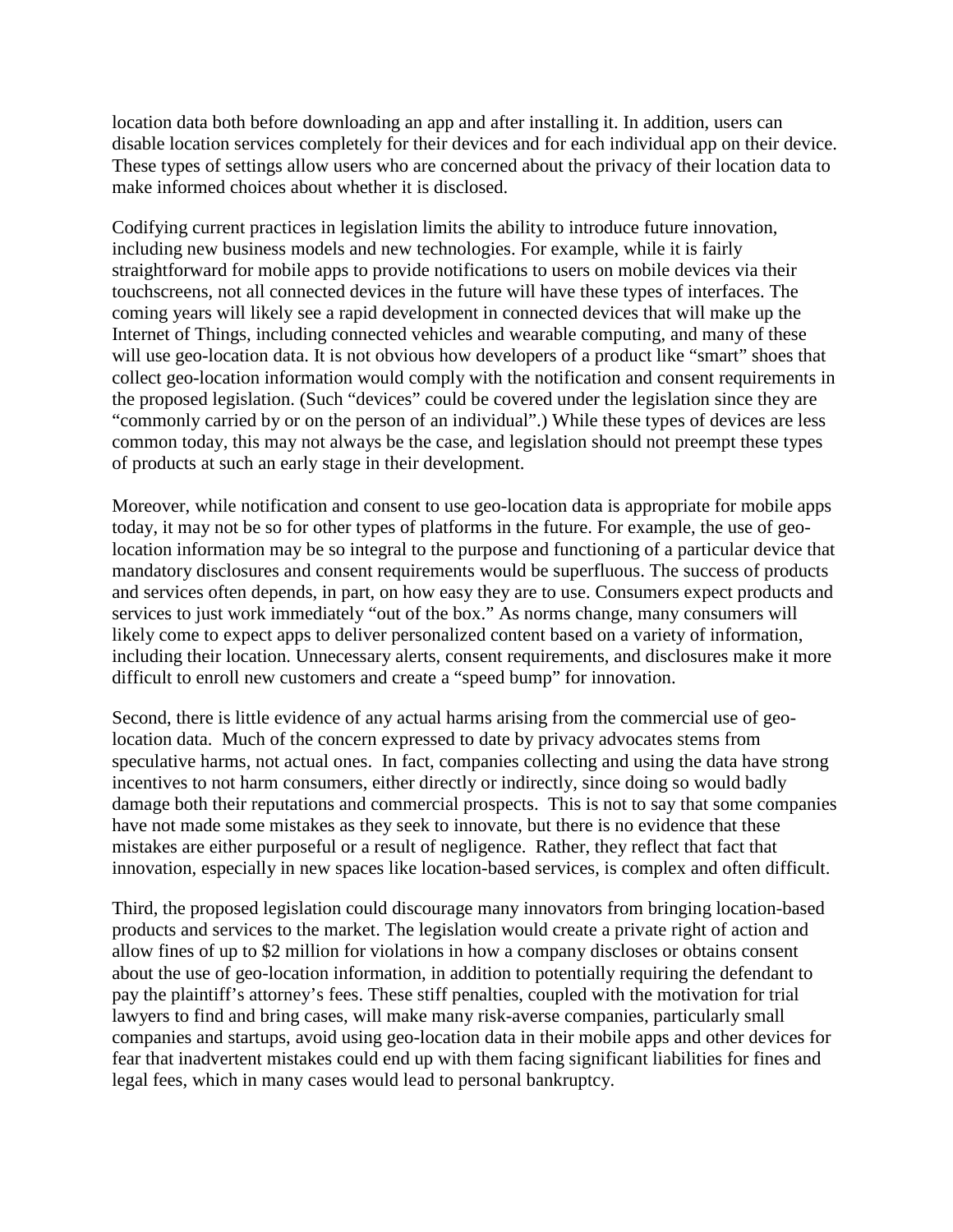The consent requirements would also impair the use of geo-location data in some situations. For example, Carrier IQ is a diagnostics and analytics software tool that many carriers install on mobile devices to better understand their customers, the devices used on their networks, and the performance of their networks. Carrier IQ collects data such as when and where calls fail; where customers have problems accessing the network; and the reliability and battery performance of the make and model of devices. This information is then used to improve service quality and answer consumer questions. For example, a service provider's technical support staff can use this data to help better understand and resolve customers' issues, such as a mobile device losing connectivity in a certain location or a tablet PC's battery draining too quickly. If consumers have to opt in to this type of service there will be a strong incentive to "free ride" by not contributing their own data but still benefiting from the overall health of the wireless network based on the information collected from others. Of course, if a significant number of users do not use this type of service all users will suffer the consequences. The same is true with regard to traffic flow data where de-identified data is used to enable real-time traffic maps on roadways; if some individuals opt out, the overall quality of the data for all travelers will decline.

Another type of use that might suffer under this legislation is the use of geo-location in online advertising. Online advertising pays for a significant amount of free content and services that consumers enjoy, including mobile apps. In 2013, online advertisers spent approximately \$43 billion, including \$7 billion on mobile advertising.<sup>[3](#page-6-2)</sup> However, advertisements need to be effective to justify these significant outlays. This means that advertisers need to be able to use data to deliver relevant advertising and use data to analyze the effectiveness of advertising. Apps that require users to grant them a greater number of permissions are less likely to be downloaded. Requiring apps to get give notices to users about use of geo-location data in advertising would force many developers to make the tradeoff between incorporating useful location data, either to be used directly by the application or for third-party advertising, and potentially scaring off customers. Moreover, many apps are using geo-location data to deliver more relevant advertising to consumers. For example, apps like Yelp and FourSquare allow restaurants and retailers to offer promotions to customers who "check in" to a specific location, and the car service Uber runs promotions to its users based on their geo-location, such as a special discount for attendees at certain events. Geo-location data may also be used to be more sensitive to when customers are shown advertising, such as avoiding showing ads when someone is visiting a cemetery. The effect of limiting the relevance of ads, besides consumer inconvenience, would be to reduce revenues going to the mobile ecosystem, with the result being either fewer or lower quality apps or fewer free apps.

In addition, some of the components of the bill are particularly problematic. The requirement that companies disclose the name of every third party they share geo-location data with, as opposed to general categories of reasons for data sharing, would mean that companies would risk sharing proprietary information about their business models to their competitors.

#### **Limiting the Collection and Use of Geo-Location Data by Individuals Would Be Insufficient to Fully Address Concerns about Domestic Violence, Stalking, and Harassment**

Domestic violence, stalking, and harassment are serious issues, and ITIF applauds the Committee's efforts to address this ongoing concern. Unfortunately, the provisions in the proposed legislation, while helping with the problem, will likely not be sufficient to fully address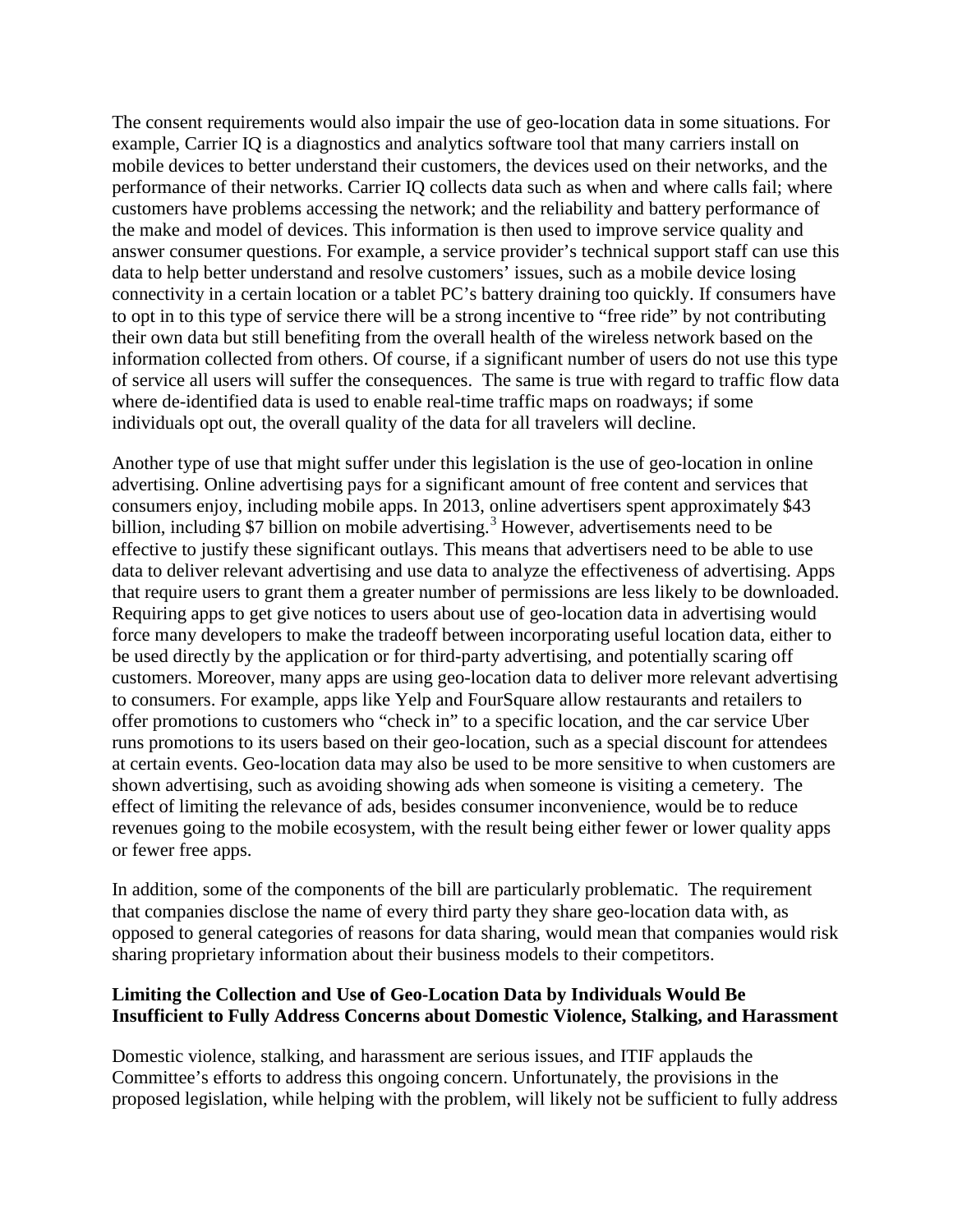it, may interfere with legitimate tracking applications, and could require changes in mobile operating systems.

First, the legislation includes a number of "anti-stalking provisions" that might be useful for apps that collect and report back to users their geo-location information, but would be applied too broadly to all apps using geo-location data. For example, the legislation requires that users be alerted after more than 24 hours but before 7 days that their geo-location information is being collected. As written, this provision would apply to many different background apps that use location-based services, not just "stalking apps." For example, Passbook is an app on iOS that organizes information, such as boarding passes, movie tickets, and gift cards, and then presents that information automatically to the user when they arrive at the associated location (such as an airport).<sup>[4](#page-6-3)</sup> This type of app runs in the background and is arguably "imperceptible to the user", thereby meeting the definition of the proposed legislation. Delayed notification that geo-location information is being collected for this type of app does not make sense and will only serve to confuse users. Indeed, most apps that collect geo-location information, such as weather or traffic apps, do not allow the individual user to gain access to the information. This is in contrast to apps like Amber Alert GPS Teen, that lets parents download a tracking app on their children's mobile device and track the device's location. As such, we recommend that if the Committee moves forward with this provision, it only apply the 24 hour-7 day second notification rule to apps where individuals can gain direct access to the location data.

Second, even requiring apps to display a delayed notice, however, may not limit stalkers. This is because the delayed notification requirement presents a technical challenge since both the Android and iOS operating systems allow users to turn off notifications.<sup>[5](#page-6-4)</sup> In other words, a stalker who places a tracking app on another person's mobile device could simply shut off notification from that app. For the after-installation notice provision to be fully effective, this legislation would need to require changes to these operating systems to allow third-party app developers to override user preferences about notification settings. Moreover allowing developers to override user preferences could result in a degraded mobile experience as developers may provide notices to users who do not want them and decide to start showing users other notifications, not just geo-location privacy notices.

Third, because the Internet is global, even if Congress successfully bans tracking apps in the United States, users will still likely be able to access them on foreign web sites. This is particularly problematic for mobile devices that allow apps to be installed from any location (i.e. not just from an "authorized" app store). For example, a foreign app store may sell apps that are designed to help parents keep track of their teenage children but that does not include the 24 hour-7 day second notice requirement In some cases it may be appropriate for the U.S. government to require that access to certain websites be blocked (such as a website only selling apps that are illegal in the United States), but in other cases, such as when a site is selling many different apps and products and the vast majority are lawful, it would be inappropriate to block access on such a wide scale.

Fourth, even if the delayed notification provision does help with regard to mobile apps, there are other technologies that stalkers can use, such as portable GPS devices, many of which are used for legitimate purposes. For example, the Amber Alert GPS Smart Locator is a standalone device that parents can place in a child's backpack in order to keep track of the child's location.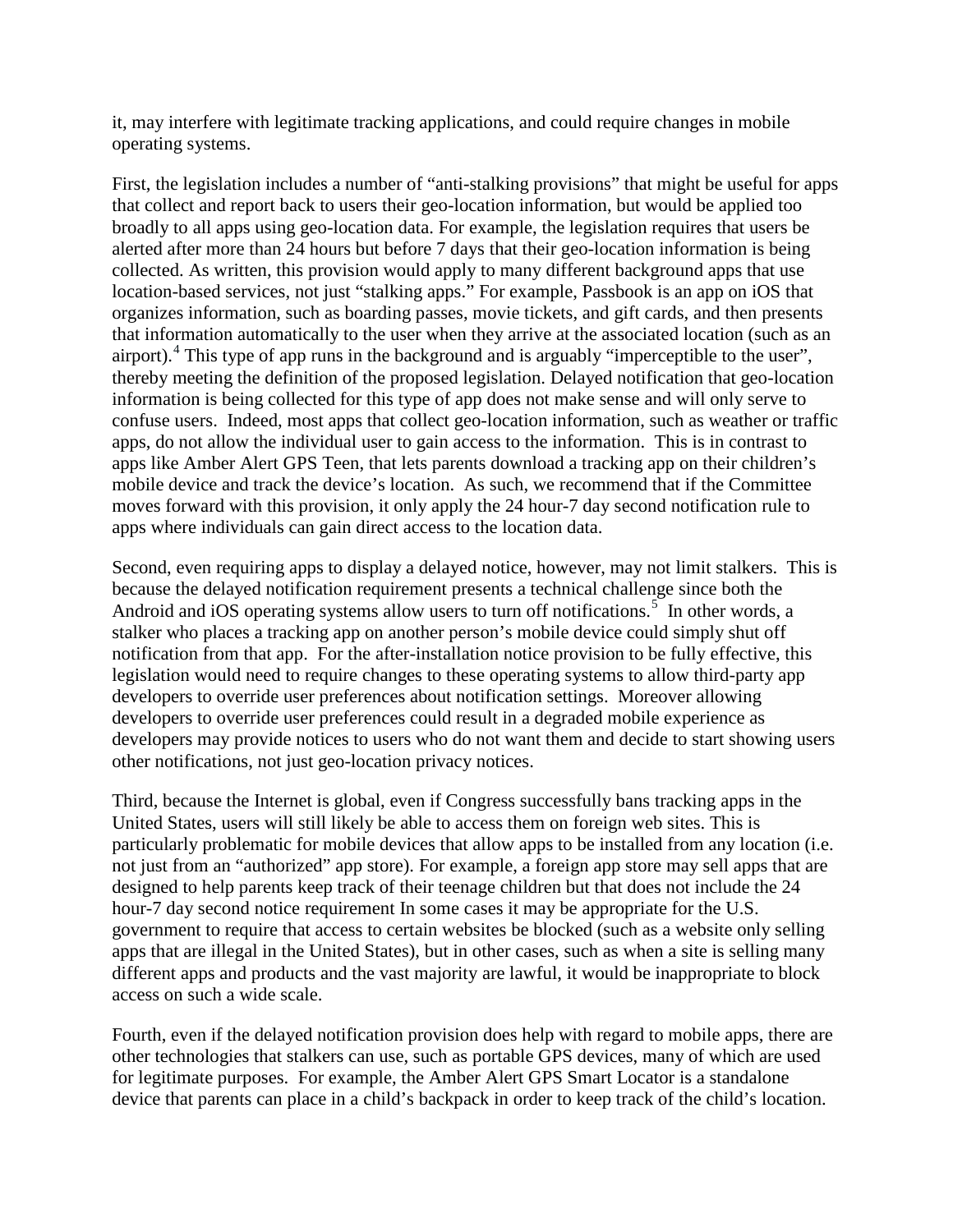These same devices could also be placed in a person's car by a stalker. It is not clear how these devices could meet the notification and consent requirements in the legislation.

Fifth, as this above example illustrates, at a technical level there is little difference between a stalking app and a legitimate app that tracks an individual device's location and reports this information to that individual or another user. Legitimate examples of tracking include apps designed to find lost or stolen electronics, apps designed to create a "geo-fence" for teenage drivers, and apps designed to track the location and safety of loved ones who are unable to live independently, such as parents with early stages of dementia or adults with cognitive disabilities. In particular, some parents have troubled children who they may feel they need to track to provide proper supervision. If the children know that they are being tracked, they may simply leave their phone at home, school or with a friend. This is not to say that this provision should not be enacted, only that it would also prevent this kind of beneficial tracking without the person's knowledge.

Unfortunately, it is virtually impossible to restrict one type of tracking app but not another. Congress could and should ban the marketing and sale in the United States of apps advertised and marketed as stalking apps, but that would not prevent would-be stalkers from using a legitimate tracking app for "off-label" purposes. Moreover, tracking itself is not a problem; rather, the problem is its use by stalkers. After all, a number of apps use geo-location data to protect the personal safety of individuals, such as by sharing personal geo-location data with trusted friends and family. One mobile app, which was a winner in the 2011 HHS / White House "Apps Against Abuse" Challenge, allows users to quickly and surreptitiously request that friends pick them up by sharing their precise geo-location.<sup> $6$ </sup> Another app, the "Safety Siren", developed by YWCA Canada, allows users to quickly send a text or email to friends with their location information if they are in an unsafe situation.[7](#page-6-6) Some states have begun to use geo-location data to turn the tables on stalkers and ensure that victims and police are alerted of possible threats. As of 2012, at least twelve states already have laws that require certain offenders to wear a tracking device so that police and victims can be alerted if the offender violates a protective order.<sup>[8](#page-6-7)</sup> ITIF encourages Congress to consider efforts to expand the number of states using GPS tracking devices to protect those individuals threatened with domestic violence or other illegal harassment, including through grants from the Department of Justice.

In addition, Congress should be aware that advances in mobile security may help address some of the concerns about surreptitious stalking apps. These types of apps are a form of malware malicious programs installed without the users knowledge. There are other types of malware including keyloggers (that steal private information, such as credit card numbers and passwords) as well as backdoors that allow remote access to a device. Many users are concerned about these types of security threats and developers are responding by developing improved security tools for mobile devices. In the coming years, we will likely see more anti-virus and anti-malware tools for mobile devices just like there are for PCs. These tools will likely address a variety of malware threats, including stalking apps. In addition, mobile operating system developers will continue to add new security features, such as biometric authentication requirements that would help prohibit apps from being installed on a user's device without their biometric "permission."

In the short term, individuals concerned that third-parties may have access to their mobile devices and are using this access to track them can take a number of steps to protect themselves